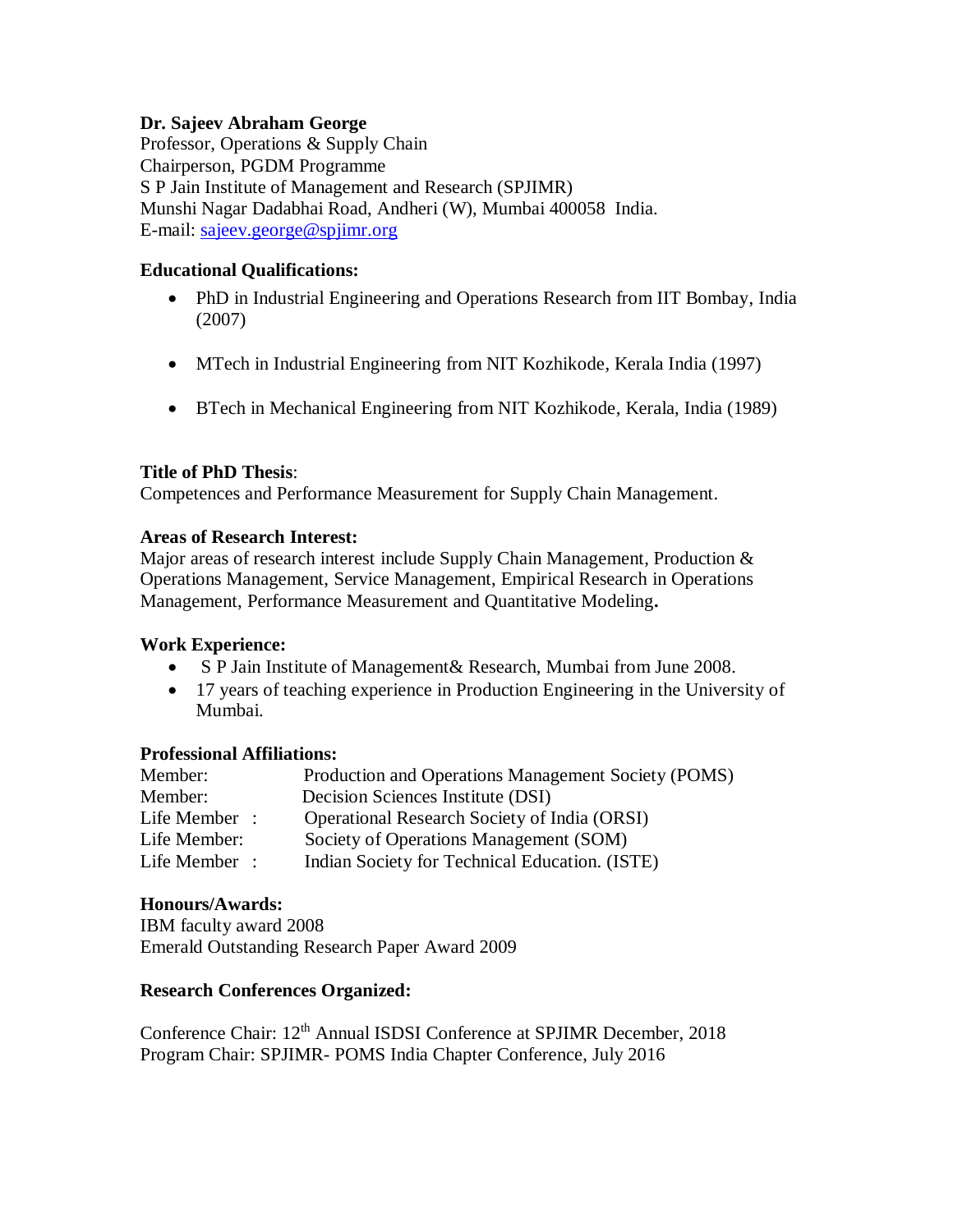## **Major Research Publications:**

- "A benchmarking study of Indian seaports", **Journal of Global Operations and Strategic Sourcing** , Vol. 13 Issue 1, pp. 88-102, (2020) with Anurag Tumma.
- "Suntej Engineering: a struggle to stay afloat in the face of competition" , **Emerald Emerging Market Case Studies**, Vol 8. Issue 4 pp.1-16 (2018) with Latika Tejwani, Anubha Kachhawa Saini, Nikhil Pathak & Nimish Kanvinde.
- Modelling resilience of truckload transportation industry **Benchmarking: An International Journal**, Vol. 25 Issue: 7, pp.2531-2545 (2018) with Satyendra Sharma.
- Operational Efficiency and Service Delivery Performance: A Comparative Analysis of Indian Telecom Service Providers" in **Benchmarking: an International Journal** , Vol. 23, Issue 4, pp. (2016), with Siddhant Masson Rachit Jain and Narendra Mani Ganesh.
- "Productive Efficiency, Service Quality and Profitability: A Comparative Analysis of Foreign and Private Banks in India". **International Journal of Productivity and Quality Management,** Volume 8, No.4 pp.518-536 (2016**)**
- "Gaps between Inventory Management Theory & Practice: A Critical Examination of Emerging Trends from the FMCG Industry" in **International Journal of Logistics Economics and Globalisation,** Vol. 5 No. 1 pp. 1-14 (2013) with Navneet Kumar and Abhay Mishra
- "An Investigative Study of Operational Performance and Service Quality of Indian Public Sector Banks", in **International Journal of Business Performance Management** Vol. 13 No.3/4, pp. 408-425. (2012), with Prof. Nilanjan Chattopadhay
- "Performance Benchmarking of Indian Public Sector Banks" in **Indore Management Journal** Vol.3, ORSI- SOM Special Issue, pp 105-115. (2012) with Prof. Nilanjan Chattopadhay
- "A Performance Benchmarking Study of Indian Railway Zones" **Benchmarking: an International Journal,** Vol. 15, No. 5, pp. 599-617 (2008), with Prof. Narayan Rangaraj.
- "New Organisational Competences for Supply Chain Management: a Study in the Indian Context", **International Journal of Value Chain Management,** Vol. 1, No. 3, pp. 205-222. (2007), with Prof. Narayan Rangaraj.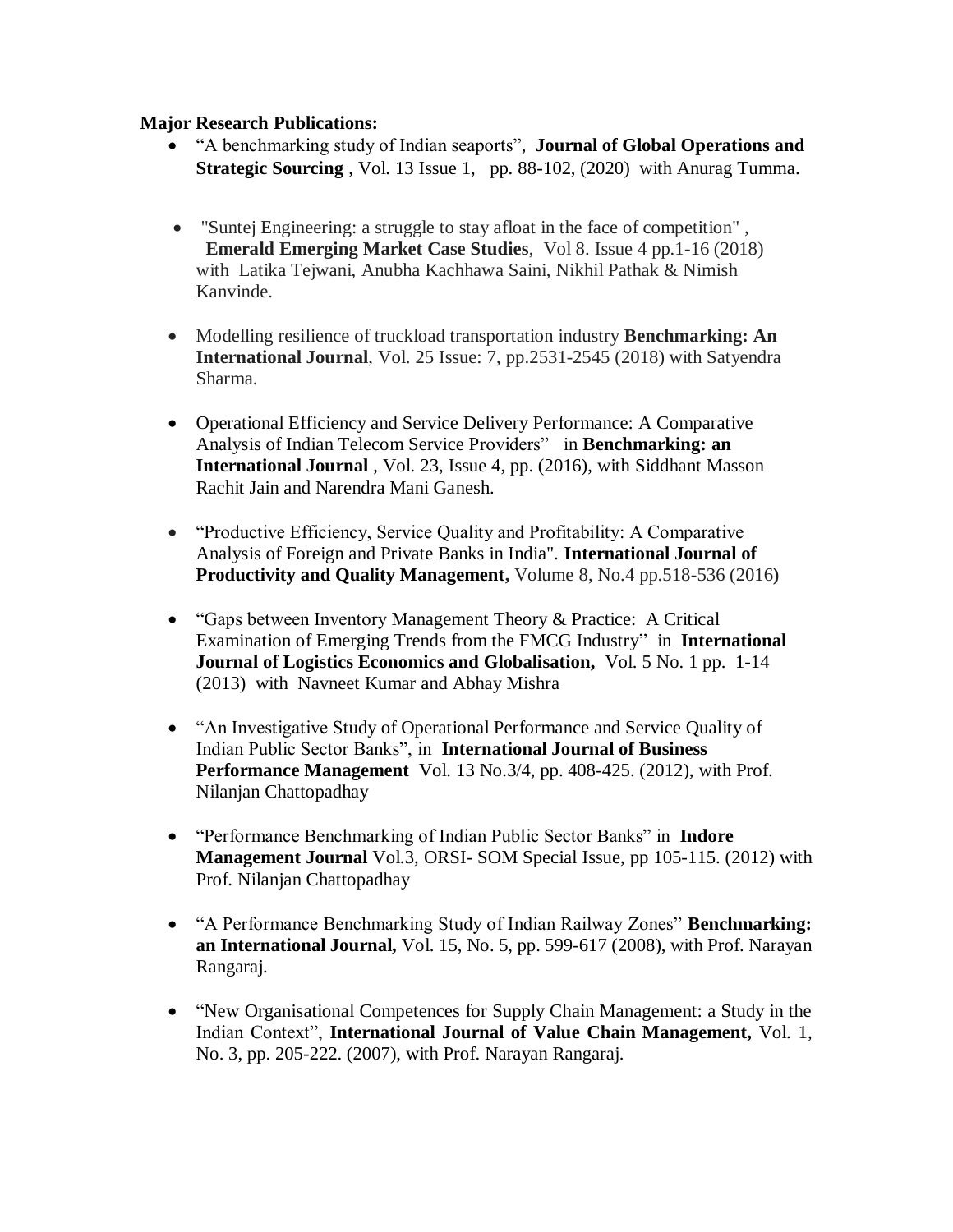"Manufacturing Performance Measurement Systems: A Review", **International Journal of Manufacturing Technology and Management**, Vol. 5, Nos.5/6, pp. 398-413. (2003), with Prof. A Subash Babu and Prof. R P Mohanty.

# **Paper Presented in Major Research Conferences:**

- "A Benchmarking Study of Indian Seaports" at the 49th Decision Sciences Institute (DSI) Annual Conference at Chicago, USA from November 17th to 19th , 2018.
- "A Service Quality Analysis of Indian Airline Industry," at the 11th Indian Subcontinent Decision Sciences Institute (ISDSI) International Conference, IIM Trichy, from 27th to 30th December 27, 2017.
- "Performance Analysis of Indian Ports," IIIE POMS Conference, IIIE Trivandrum Chapter, Trivandrum, 21st to 23rd December, 2016).
- "Productive Efficiency and Service Quality: A Study of Indian Airline Industry." at the 27th Annual Conference of Production and Operations Management Society (POMS) held at Orlando, USA from May 6 to 9, 2016.
- Operational Performance, Service Quality and Financial Performance: A Study of the Indian Airline Industry" at the  $19<sup>th</sup>$  Annual International Conference of the Society of Operations Management held at IIM Calcutta (IIMC) from 11<sup>th</sup> to 13<sup>th</sup> December 2015.
- "Service Quality Performance: A Comparative Analysis of Domestic Airlines of India " NITIE POMS International Conference, 19<sup>th</sup> to 21<sup>st</sup> December 2014.
- Linkages between Operational Efficiency, Service Quality and Profitability of Foreign Banks in India" at the 24<sup>th</sup> Production and Operations Management Society (POMS) Annual Conference held at Denver, USA from  $3<sup>rd</sup>$  to  $6<sup>th</sup>$  May 2013.
- "An Investigative Study of Productive Efficiency of Co-operative Banks of Indian States" at the 16<sup>th</sup> Annual International Conference of the Society of Operations Management held at IIT Delhi from  $21<sup>st</sup>$  to  $23<sup>rd</sup>$  December 2012.
- "Measurement of Supply Chain Flexibility: an Investigative Study" at the Eleventh Global Conference on Flexible Systems Management (IIMK-GLOGIFT) held at Indian Institute of Management, Kozhikode campus from  $9<sup>th</sup>$  to  $12<sup>th</sup>$  December 2011.
- "Performance Benchmarking and Analysis of Service Quality of Indian Public Sector Banks" at the 14<sup>th</sup> Annual International Conference of the Society of Operations Management held at NITIE Mumbai from 17-12-2010 to 19-12-2010.